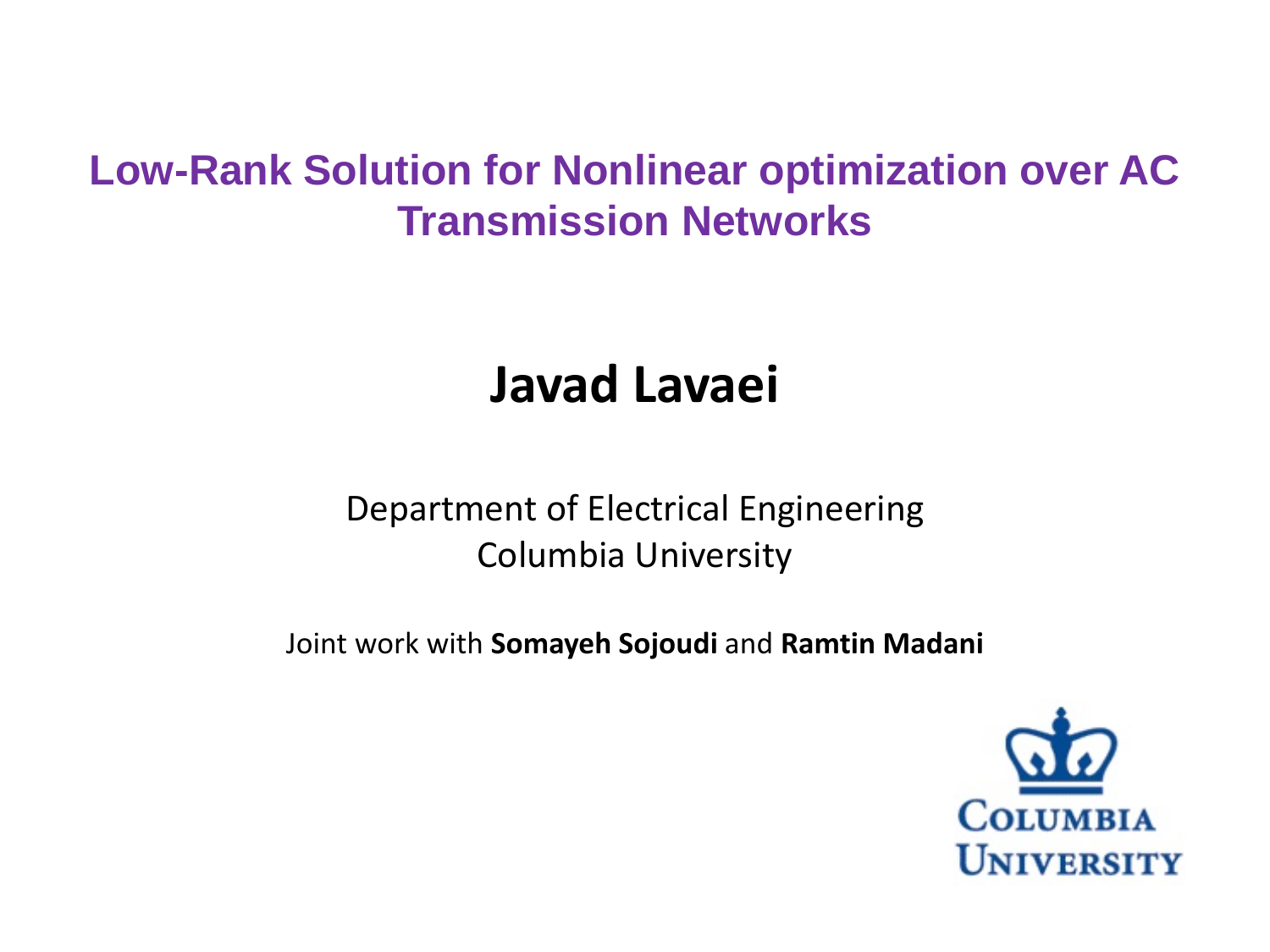# **Power Networks**

### **Optimizations:**

- Optimal power flow (OPF)
- **Security-constrained OPF**
- State estimation
- Network reconfiguration
- Unit commitment
- **Dynamic energy management**



## $\square$  Issue of non-convexity:

- **Discrete parameters**
- **Nonlinearity in continuous variables**

### **Transition from traditional grid to smart grid:**

- More variables (10X)
- **Time constraints (100X)**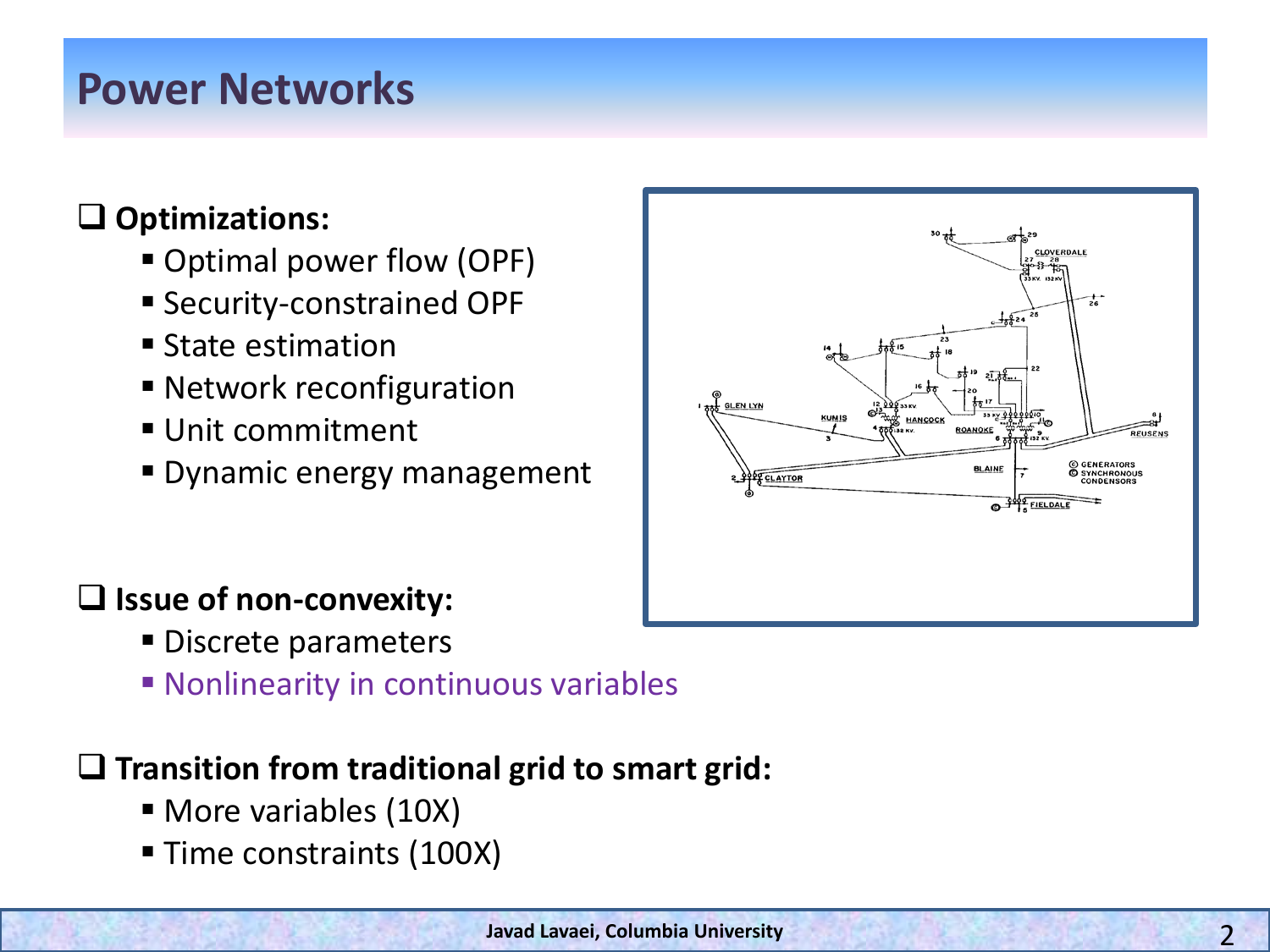## **Nonlinear Optimizations**

 $\Box$  OPF-based problems solved on different time scales:

- $\blacksquare$  Electricity market
- Real-time operation
- Security assessment
- **Transmission planning**

**Existing methods:** (i) linearization, (ii) local search

**□ Question:** How to find the best solution using a scalable robust algorithm?

**Approach:** Push all nonlinearities into a single rank constraint

**Applications:** (i) static/dynamic optimization, (ii) decentralized control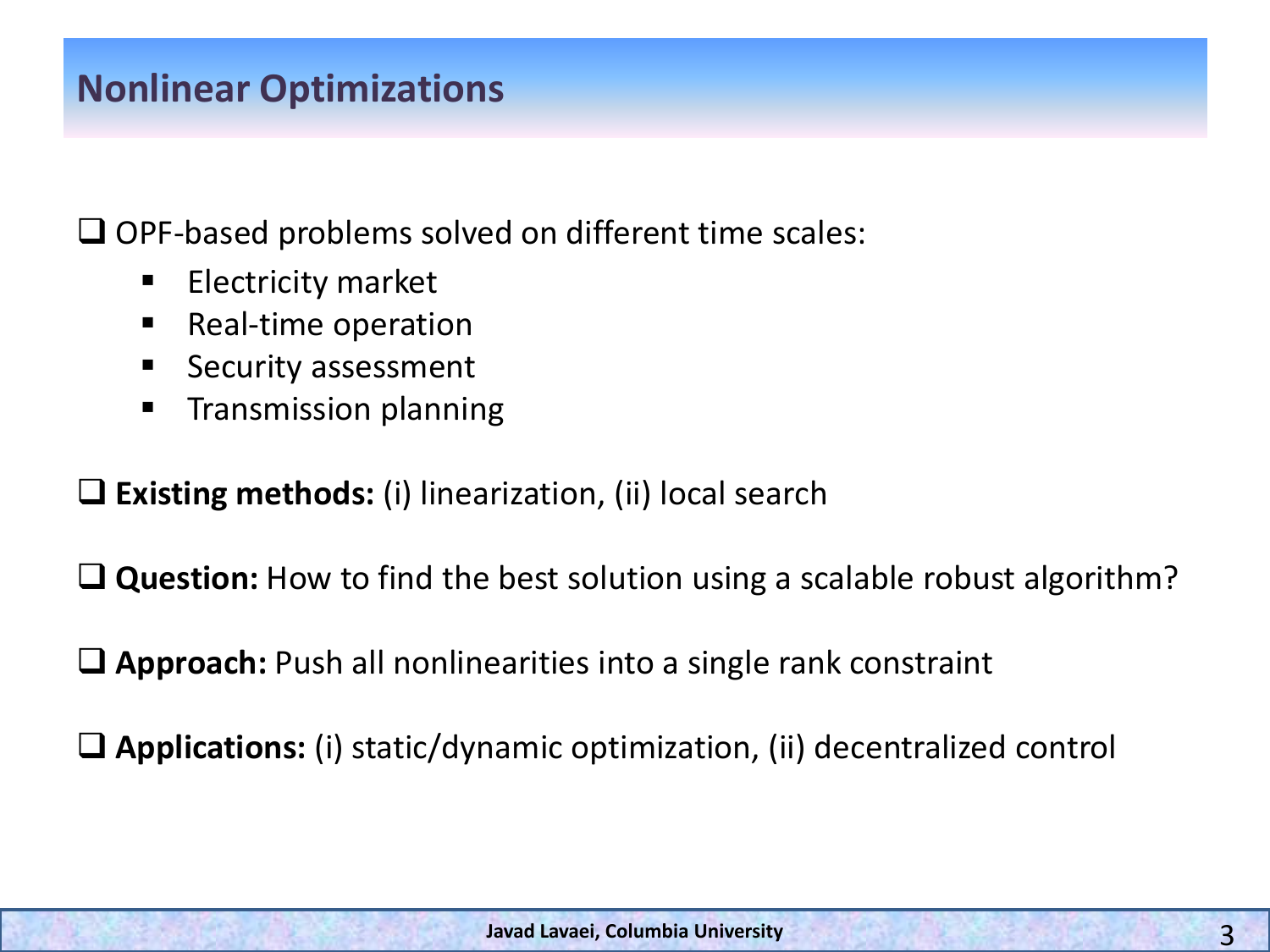## **Old Results**

**(joint work with Steven Low, Somayeh Sojoudi, David Tse, Baosen Zhang, Stephen Boyd, Eric Chu and Matt Kranning)**

#### **Project 1: How to solve a given OPF in polynomial time?**

 $\Box$  A sufficient condition to globally solve OPF:

- **Numerous randomly generated systems**
- $\blacksquare$  IEEE systems with 14, 30, 57, 118, 300 buses
- **European grid**



#### **Project 2: Find network topologies over which optimization is easy?**

- $\Box$  Distribution networks are fine.
- $\Box$  Every transmission network can be turned into a good one.

#### **Project 3: How to design a distributed algorithm for solving OPF?**

- $\square$  A practical (infinitely) parallelizable algorithm
- It solves 10,000-bus OPF in 0.85 seconds on a single core machine.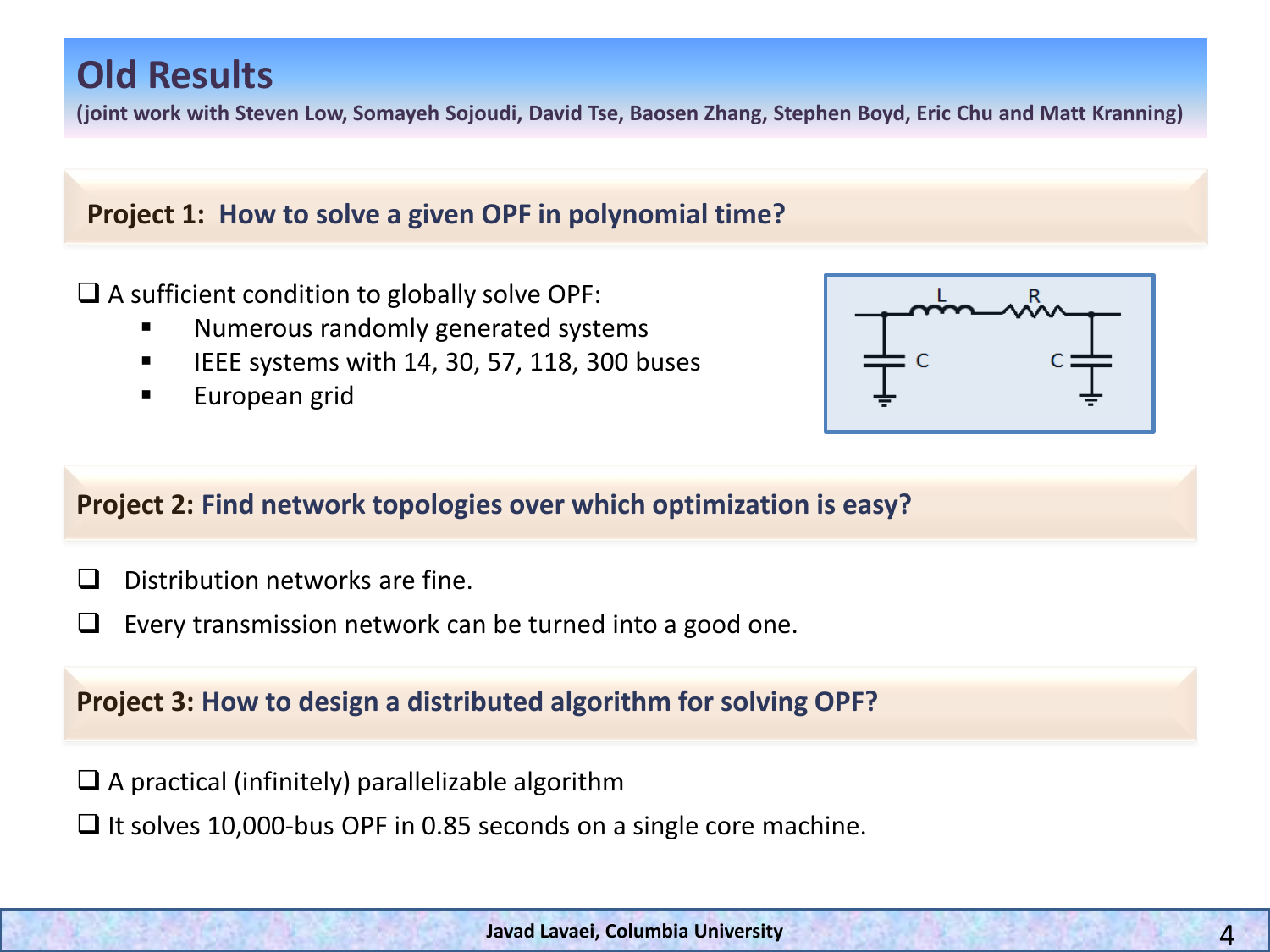### **New Results**

**(joint work with Somayeh Sojoudi and Ramtin Madani)**

**1- Optimization: How to do optimization over mesh networks?**

### **2- Decentralized control: How to design an optimal distributed controller?**

#### **Approach:**

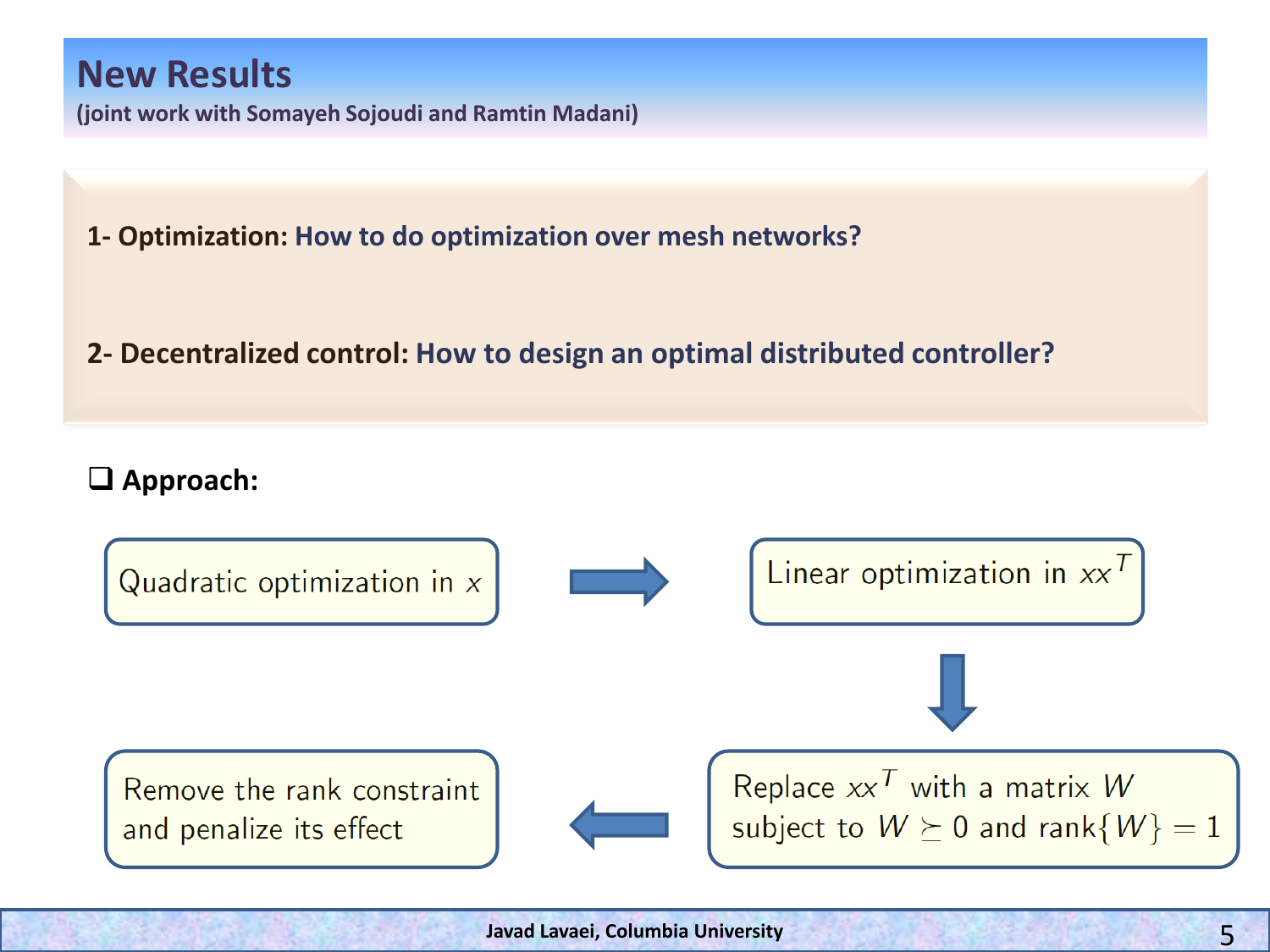## **Geometric Intuition: Two-Generator Network**



minimize  $f_1(P_1) + f_2(P_2)$ subject to  $(P_1, P_2) \in \mathcal{P}$ 



minimize  $f_1(P_1) + f_2(P_2)$ subject to  $(P_1, P_2) \in \mathcal{P}$ 



minimize  $f_1(P_1) + f_2(P_2)$ subject to  $(P_1, P_2) \in \text{conv}(\mathcal{P})$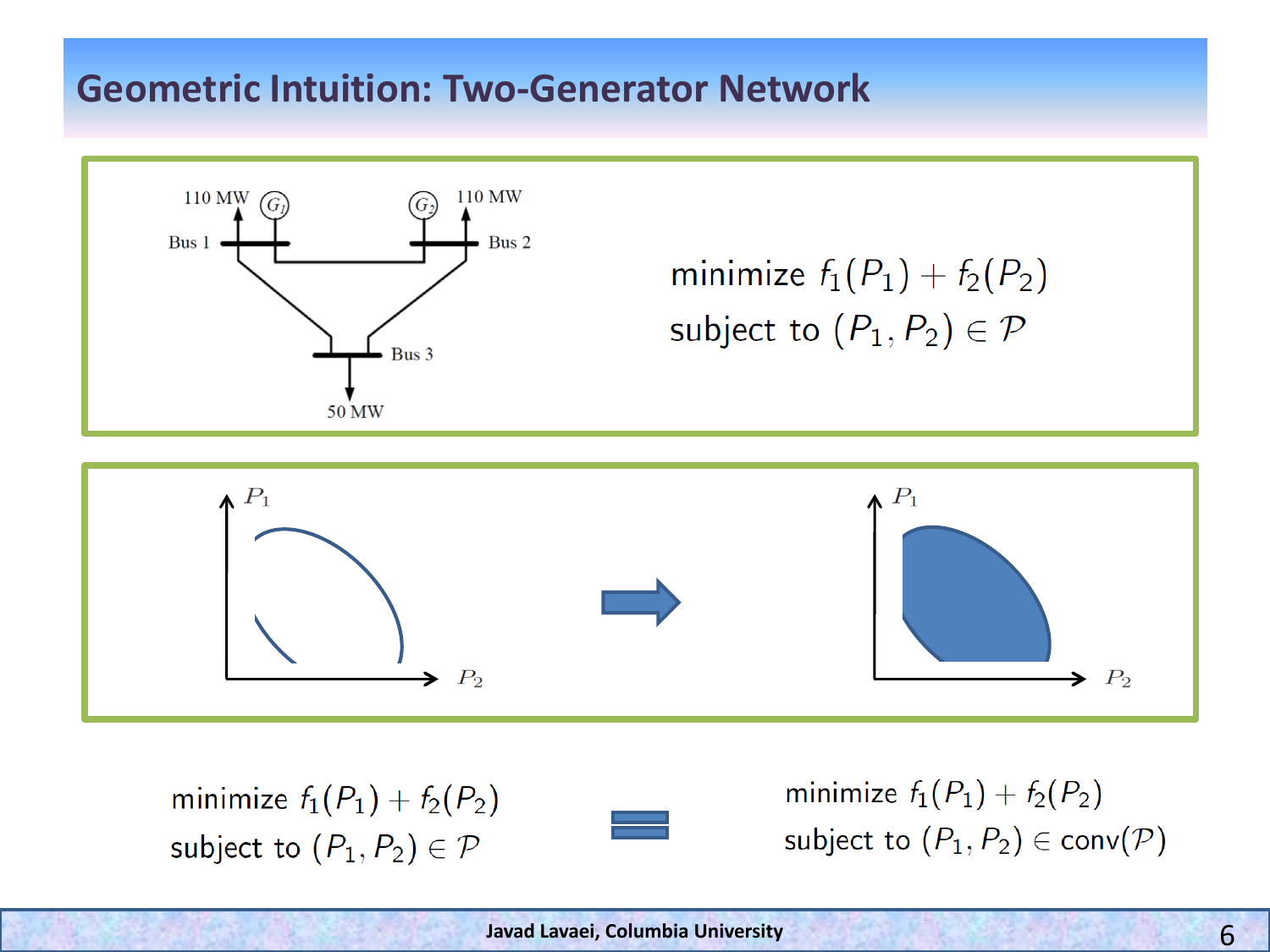# **Optimal Power Flow**



**Trick:** Replace  $VV^*$  with a matrix  $W \succeq 0$  subject to rank $\{W\} = 1$ .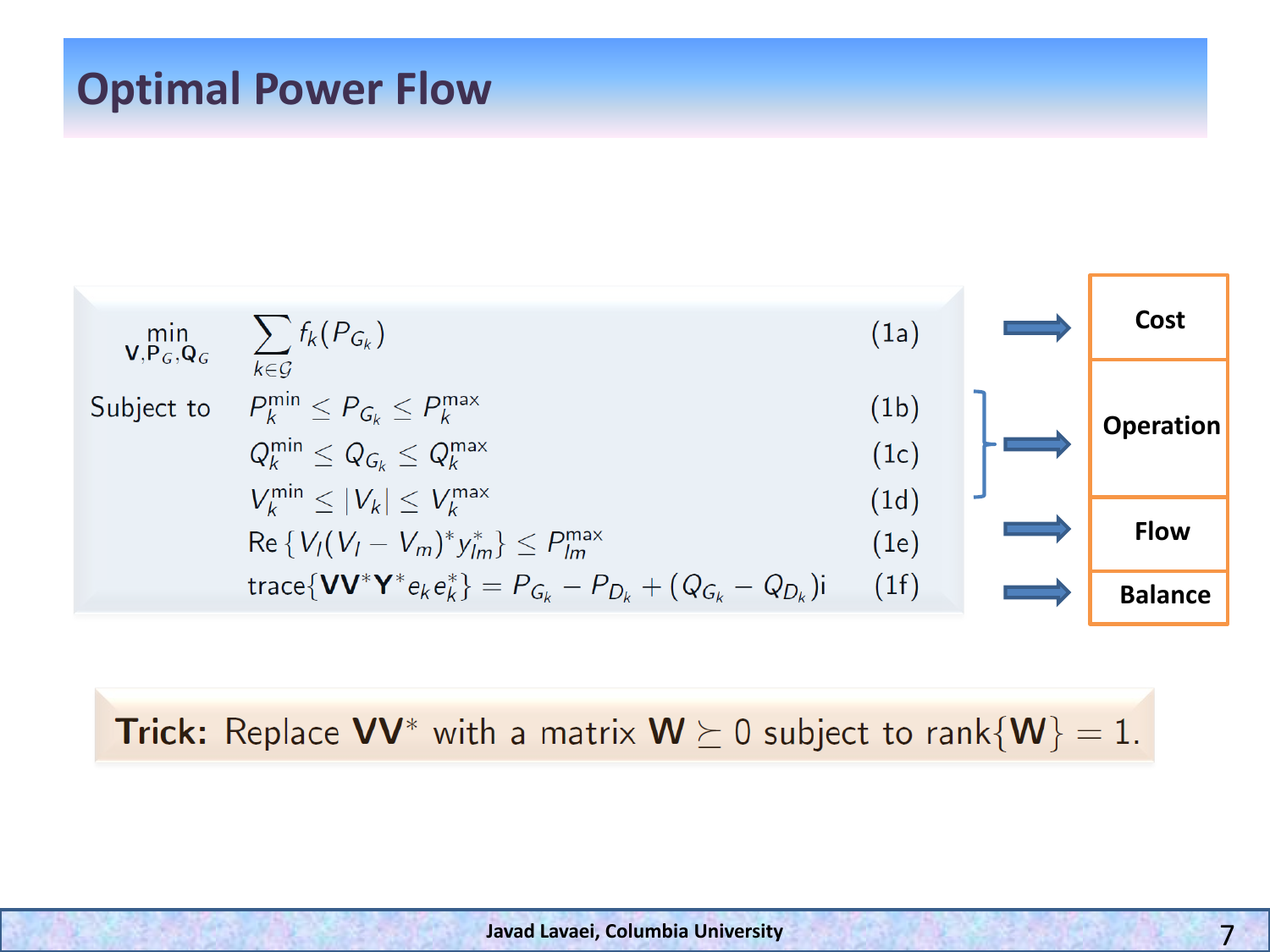# **Various Relaxations**



Exactness of SDP relaxation and zero duality gap are equivalent for OPF.

### Theorem

Exact relaxation for DC/AC distribution and DC transmission networks.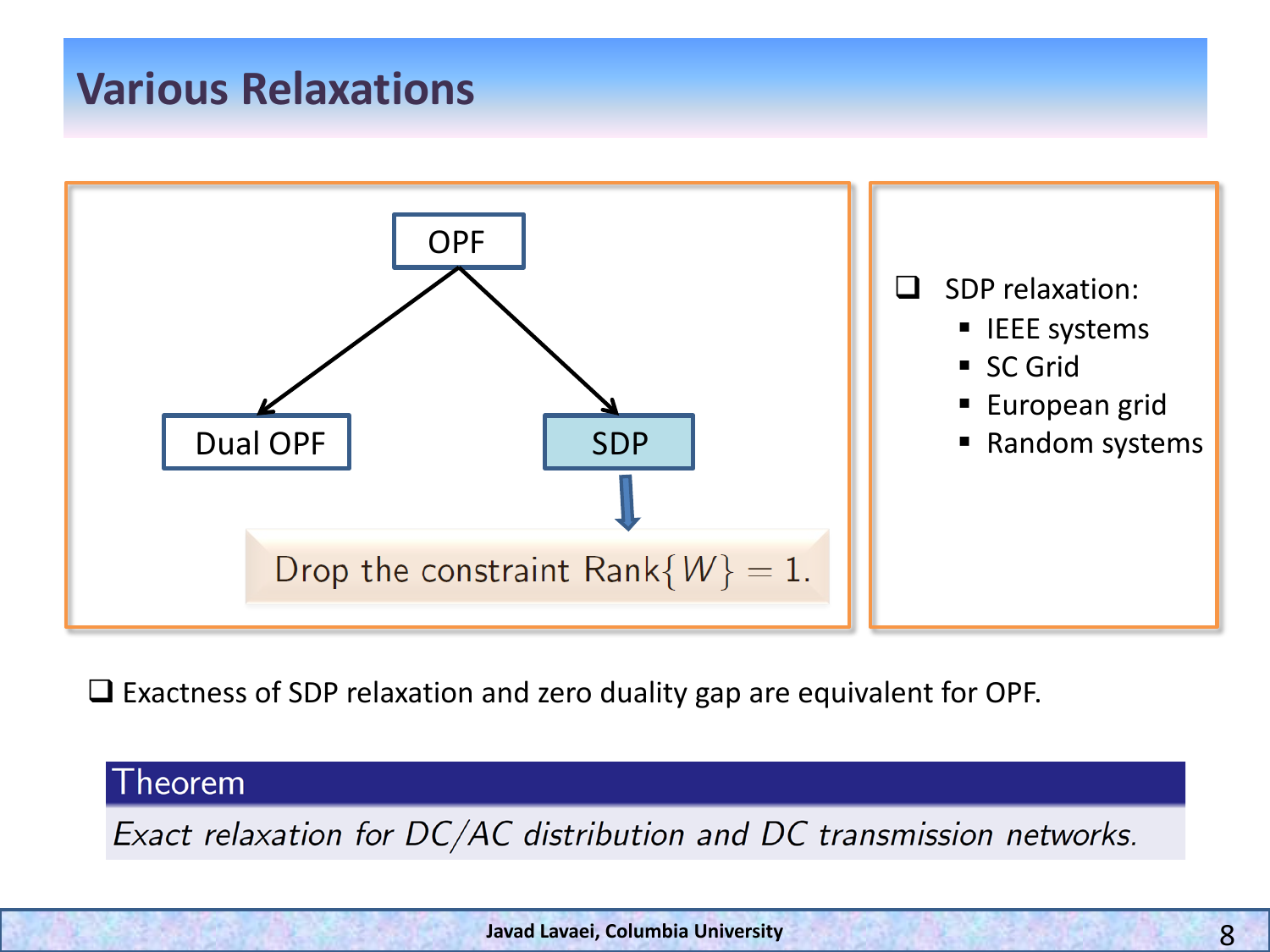# **Response of SDP to Equivalent Formulations**



- differently after relaxation.
- 2. SDP works for weakly-cyclic networks with cycles of size 3 if voltage difference is used to restrict flows.

 **Capacity constraint:** active power, apparent power, angle difference, voltage difference, current?

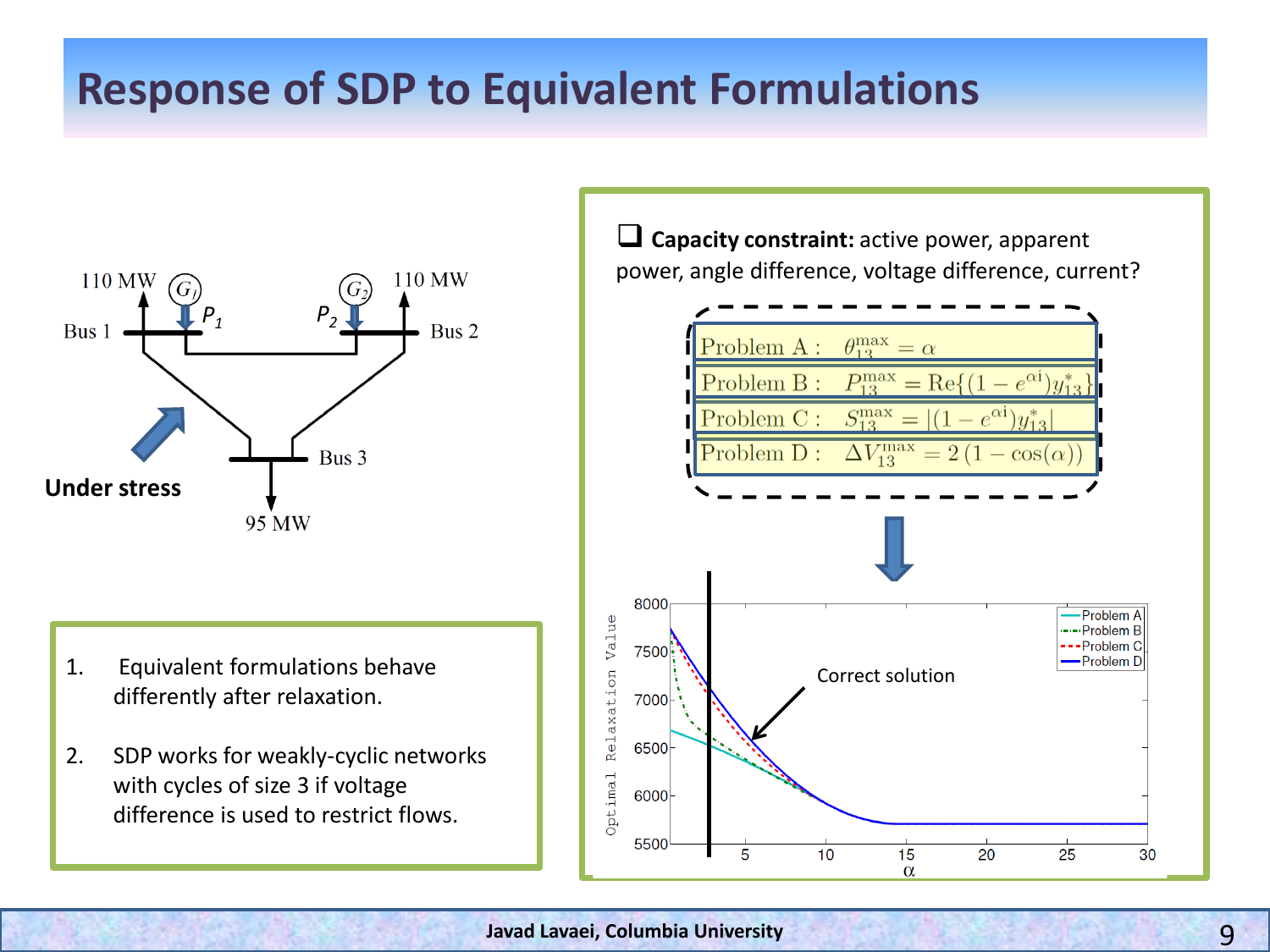## **Low-Rank Solution**

### Definition

Define  $\eta$  as the minimum number of vertices whose removal from the power network eliminates all cycles of the network.



### Theorem

If OPF is feasible, then its relaxation has a solution  $(\mathbf{W}^{\text{opt}}, \mathbf{P}_G^{\text{opt}}, \mathbf{Q}_G^{\text{opt}})$ such that rank $\{W^{\text{opt}}\}\leq \eta+1$ .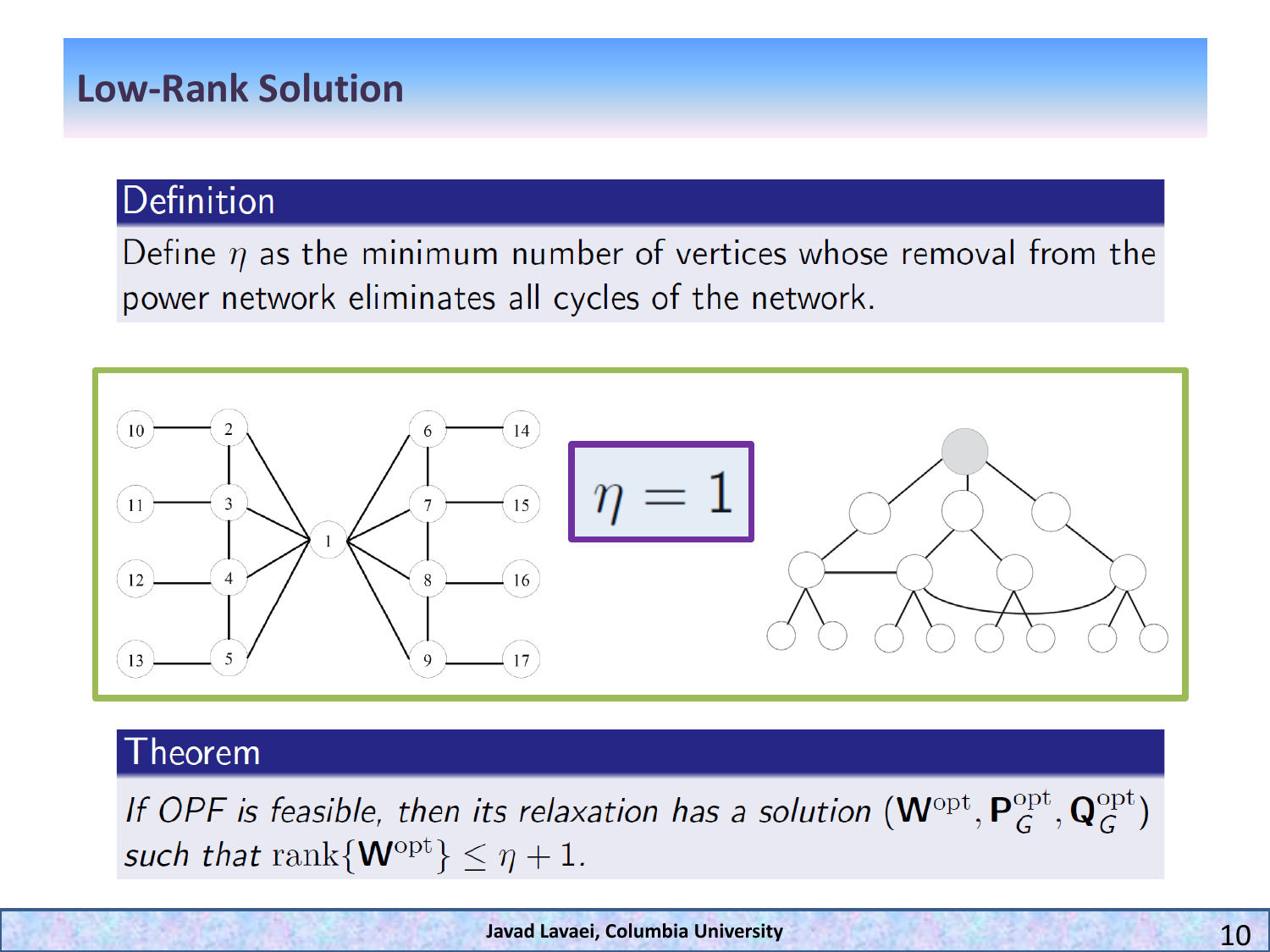## **Penalization of Rank Constraint**

#### **How to turn a low-rank solution into a rank-1 solution?**

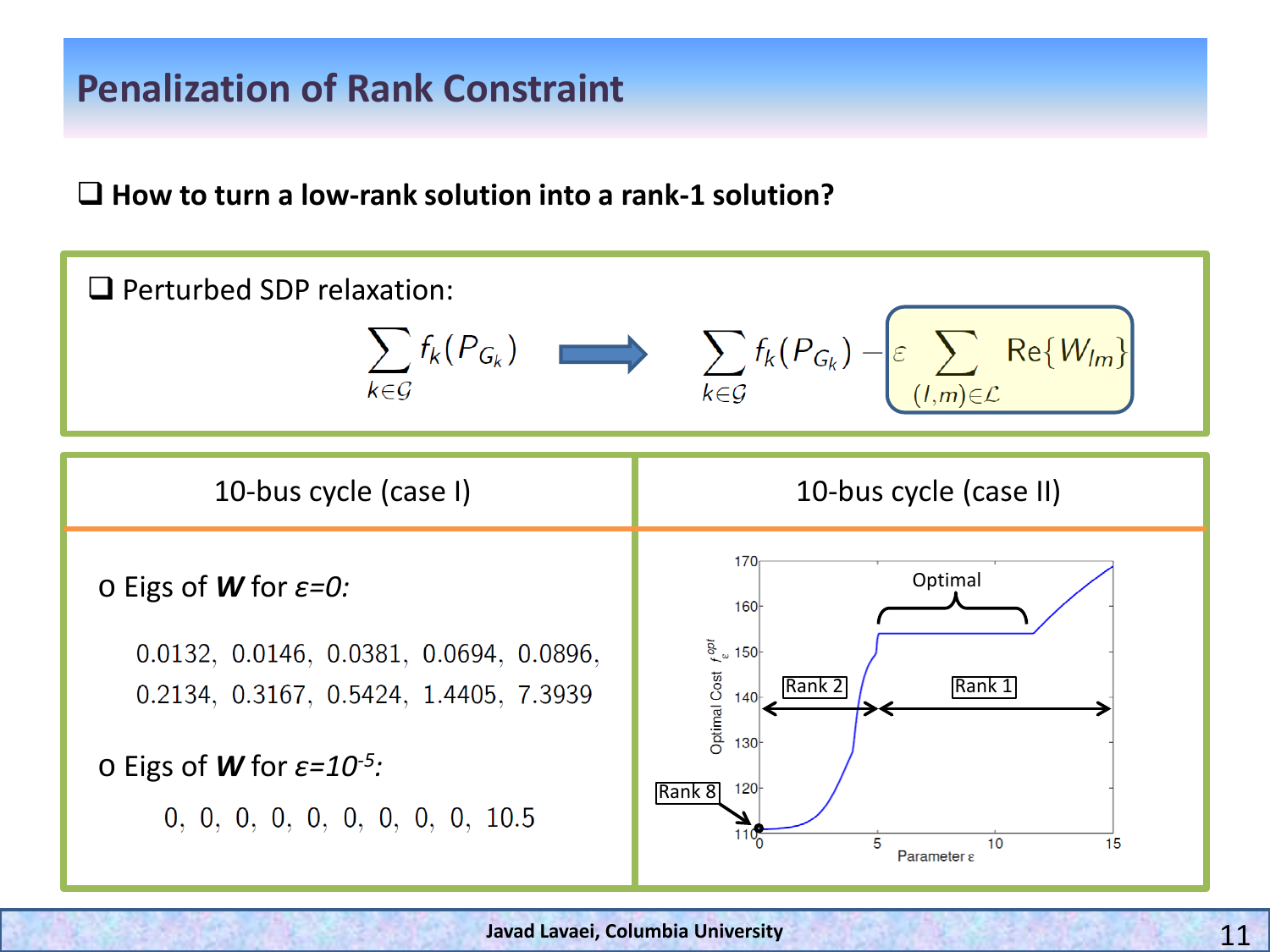## **Decentralized Control Problem as Low-Rank Optimization**

 $\square$  Consider the dynamical system:

$$
\begin{cases}\n x[\tau + 1] = Ax[\tau] + Bu[\tau] \\
 y[\tau] = Cx[\tau]\n\end{cases}, \quad \tau = 0, 1, 2, ...
$$

□ Optimal decentralized control (ODC) problem:

| Controller           | Objective function                                                                    | <b>Box constraints</b>                                   |
|----------------------|---------------------------------------------------------------------------------------|----------------------------------------------------------|
| $u[\tau] = Ky[\tau]$ | $\sum_{i=1}^{p} \left( x[\tau]^T Q[\tau] x[\tau] + u[\tau]^T R[\tau] u[\tau] \right)$ | $\alpha[\tau] \leq x[\tau] \leq \overline{\alpha}[\tau]$ |
| (diagonal $K$ )      | $\overline{\tau=0}$                                                                   | $\beta[\tau] \leq u[\tau] \leq \overline{\beta}[\tau]$   |

 $\Box$  ODC is a quadratic optimization.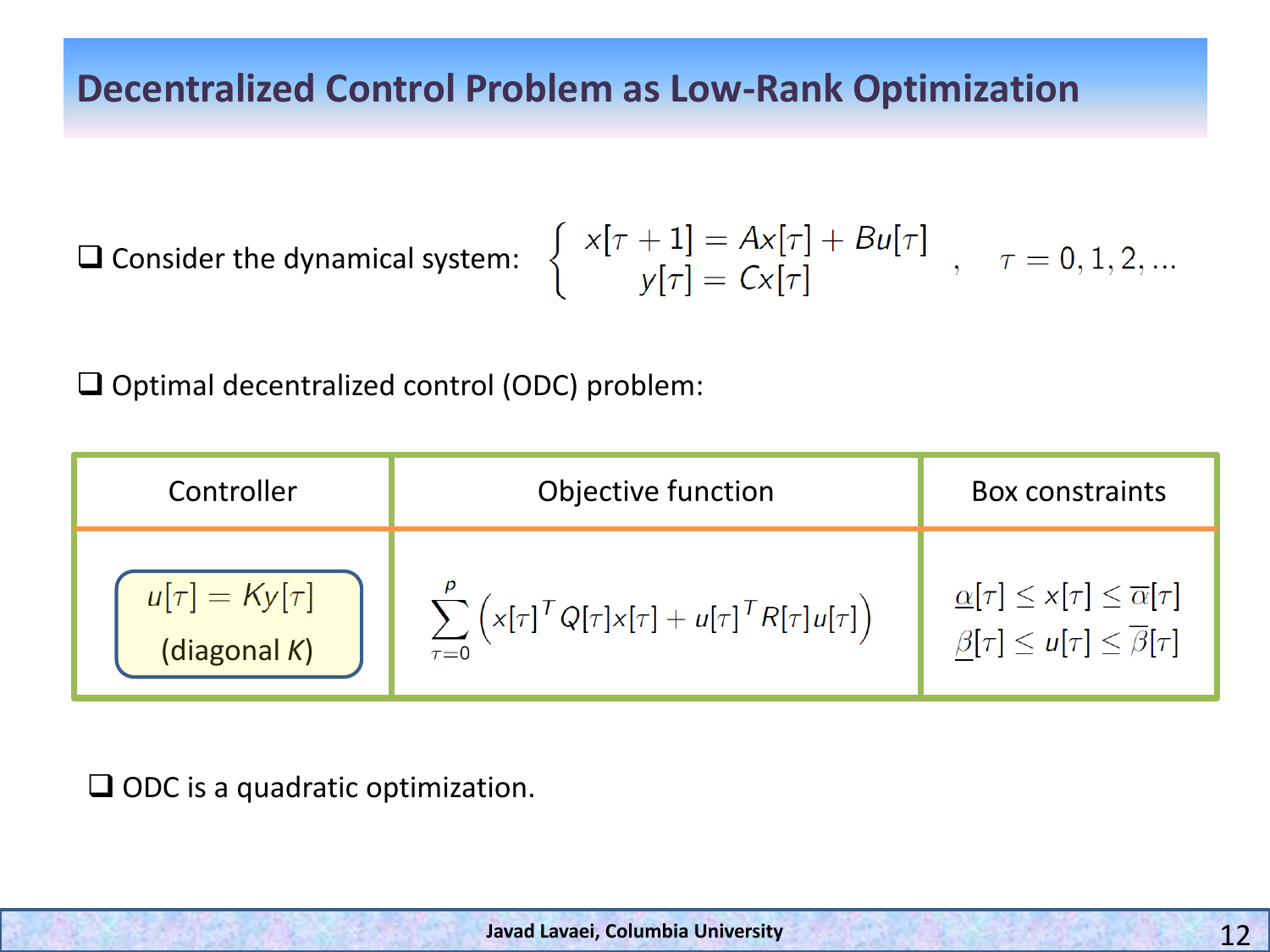## **Decentralized Control Problem as Low-Rank Optimization**

 $\Box$  Define a vector of variables:



 $\square$  ODC is a linear optimization in terms of  $VV^\top$ .

### Definition

**Convexified ODC:** Replace  $vv<sup>T</sup>$  with a positive semidefinite matrix **W** in the reformulated ODC.

#### heorem

Convexified ODC has a solution **W**<sup>opt</sup> with rank at most 4.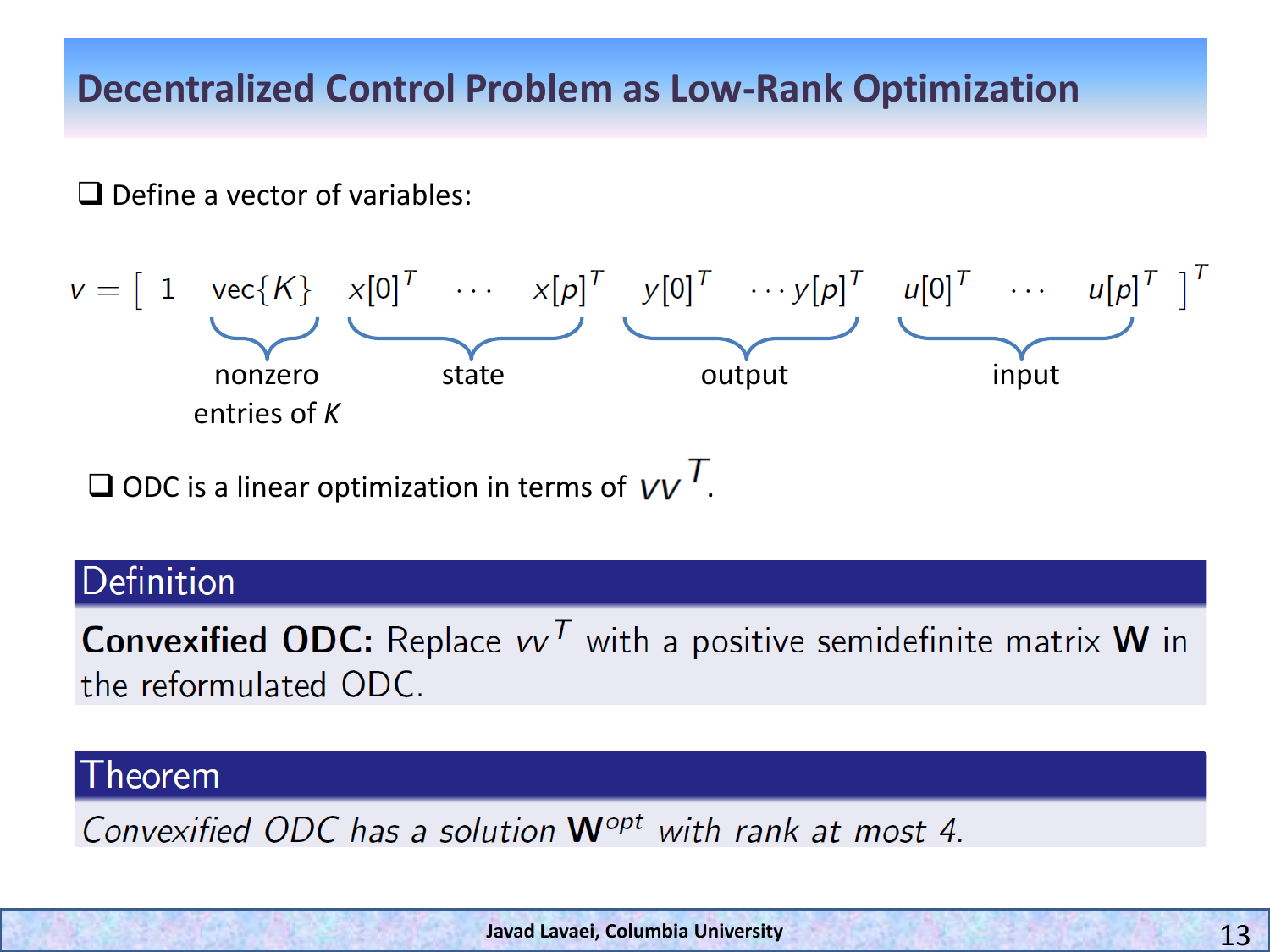# **Integrated OPF + Dynamics**

**Q** Synchronous machine with interval voltage  $|E|e^{j\delta}$  and terminal voltage  $|V|e^{j\theta}$ .



 $\mathbf{x}(t) = \begin{bmatrix} 1 & \omega(t) & \text{Re}{E} \end{bmatrix}$   $\text{Im}{E}$   $\text{Re}{V(t)}$   $\text{Im}{V(t)}$   $\begin{bmatrix} H \\ H \end{bmatrix}$ **Define:**

**Linear system:**

$$
\begin{aligned}\n\frac{dW_{14}(t)}{dt} &= W_{32}(t) \\
\frac{dW_{12}(t)}{dt} &= -\frac{D}{M}W_{12}(t) - \frac{1}{M\alpha}(W_{45}(t) - W_{36}(t)) + \frac{1}{M}P_M(t)\n\end{aligned}
$$